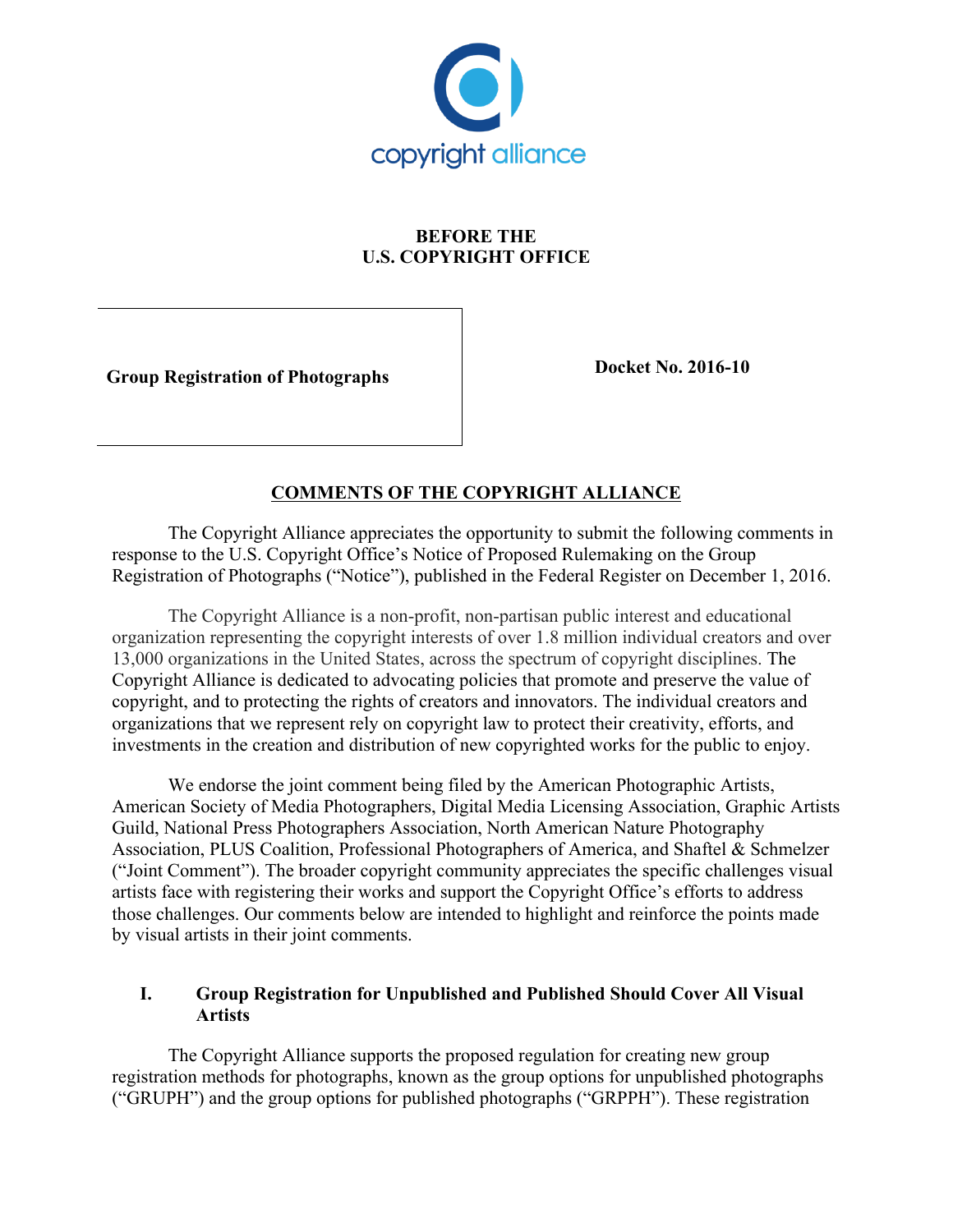methods encourage photographers to register their works since individual works included within a group registrations receive more comprehensive and effective legal protections than individual works that are part of a database or collective work registration. Under group registrations, infringement of multiple works in the group triggers statutory damages for each infringed work, whereas under collective work or database registrations, the infringement of multiple works in a collection only triggers statutory damages once, for the collection as a whole.

The Copyright Office also highlights this advantage in the Notice, as compared to existing registration options of Unpublished Collections, Group Registration for Photographic Databases, and Collective Works. While we applaud the fact that the GRPUH and GRPPH will bring these benefits for photographers, we also note that these same protections and incentives should be extended to the larger crowd of visual artists such as graphic artists, illustrators, and designers. Like photographers, these artists also create works that can easily be repurposed and infringed, and they require the same incentives and protections enjoyed by photographers in this new regulation to adequately protect their work.

### **II. Recommendations for Improving GRPPH and GRUPH Registration Requirements**

Though we support the Copyright Office's proposed rule, we would also like to highlight the following recommendations for improving the GRPPH and GRUPH:

> **a.** The Regulation Should Allow for a Transition Period Between Paper and Online Registrations

The new regulation should allow for a transition period between paper and online registrations. The Copyright Office proposes to require the use of online forms to complete GRPPH and GRUPH thereby eliminating paper forms altogether. While we agree that online forms facilitate economy and efficiency, it is equally important to ensure that the creators, whom this new rule benefits, have time to "catalog, archive, and register their works" from traditional print media to digital media. We support the suggestion in the Joint Comments that the Copyright Office allow for a grace period to gradually phase out paper applications for photographers who are more accustomed to traditional print media.

> **b.** A Flexible Pricing Structure Would Better Accommodate the Needs of Photographers and Other Visual Artists

The limited number of individual works that can be registered in these group registrations should be reconsidered in favor of flexible pricing structures that would take into account how many works a photographer needs to register while respecting the Copyright Office's operational concerns. The proposed rule for GRPPH and GRUPH seek to limit the number of works that can be registered per group registration to 750 works. This limit restricts many photographers; as the Joint Comment notes, a photographer can easily take more than 750 images in a single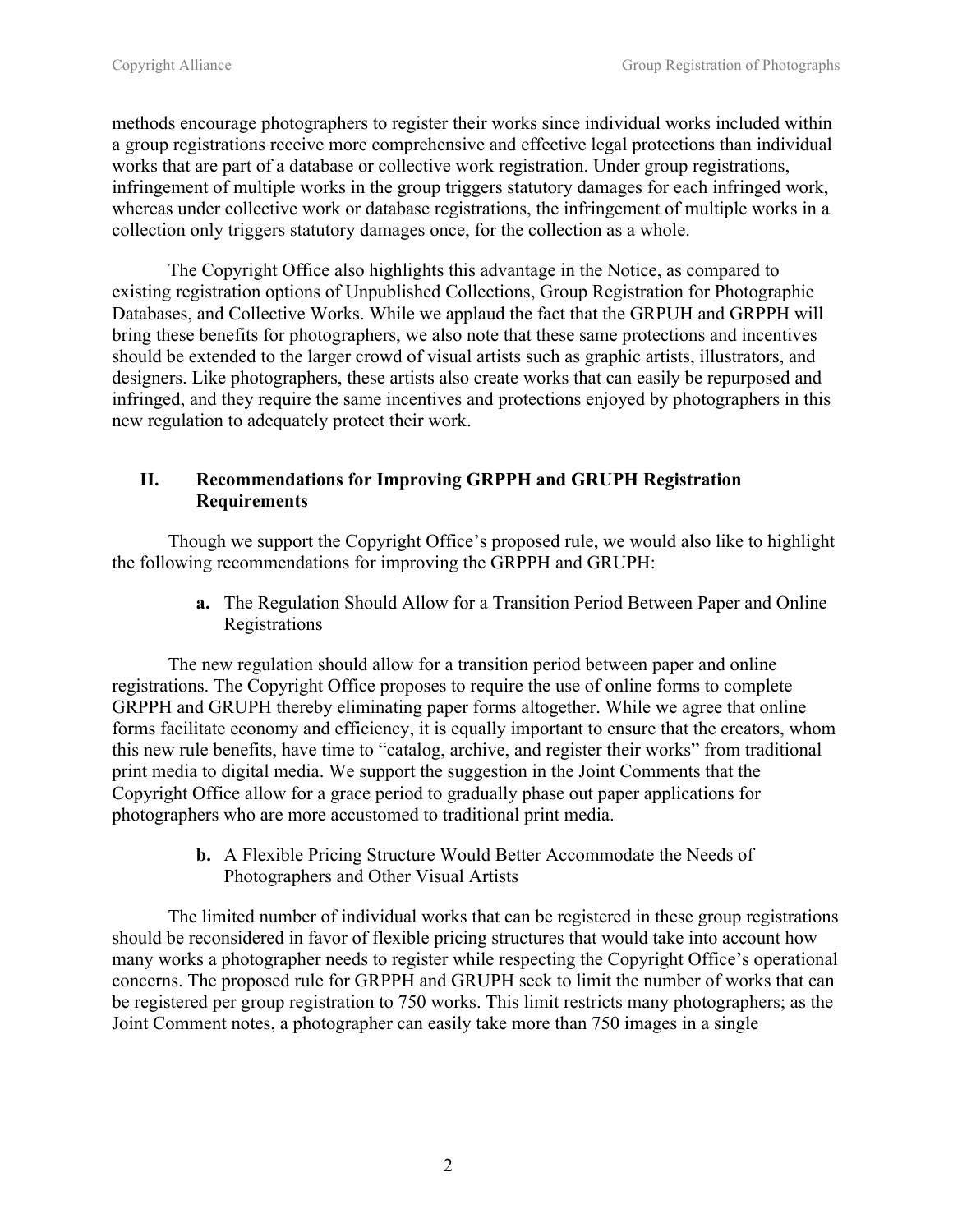photoshoot or job, and over a span of three months,<sup>1</sup> that number could grow exponentially. On the other hand, the Copyright Office reasons that under the proposed filing fee of \$55, the registration limit of 750 images would strike the right balance between the photographers' interests in registering as many works as possible and the administrative costs on the Copyright Office in issuing these group registrations.<sup>2</sup> We support recommendations for a flexible fee structure, which would not only allow photographers to register more than 750 works per group registration, while also taking into account the Copyright Office's concerns with administrative costs and burdens.

> **c.** Photographers Should Be Able to Register Both Unpublished and Published Works Together in One Group Registration

The Copyright Office notes that in GRPPH and GRUPH, applicants cannot register unpublished and published works in a single group registration. However, photographers often create hundreds of works from one photoshoot but may only publish several of them, which might not warrant an entirely separate registration form and separate payment of the filing fee. We have heard from numerous photographers that the major source of confusion and the major impediment to registration of their works with the Copyright Office is the ambiguity in the definitions of and distinctions between published and unpublished photos. Allowing photographers to register both unpublished and published works together will encourage copyright registration by eliminating outmoded barriers that make registration more difficult though we note that since the Copyright Act requires that published works be identified with a publication date and nation of publication, $3$  mixed registrations would not address the confusion concerning publication status.

#### **III. Additional Recommendations**

We support the Copyright Office in its intent to provide resources and guidance to visual creators in navigating these new systems of group registration. Some suggestions include updating the *Compendium of U.S. Copyright Office Practices, Third Edition*, creating a Circular dedicated to registration procedures for visual artists in light of these new regulations, updating Circular 40 ("Copyright Registration for Pictorial, Graphic, and Sculptural Works"), and updating Circular 40a ("Deposit Requirements for Registration of Claims to Copyright in Visual Arts Material").

 

<sup>&</sup>lt;sup>1</sup> The three month span is relevant because of 17 USC  $\S$  412, which states that to be eligible to seek statutory damages in an infringement suit, a copyright owner must register her work prior to infringement or within three months of publication of the work.<br><sup>2</sup> In the Notice, the Copyright Office notes, "Given resource limitations and the modest filing fee for this group

option, the Office must impose some limit on the total number of photographs that may be submitted under the group option for published photographs and the new option for unpublished photographs. Group Registration of Photographs, 81 Fed. Reg. 86643, 86649 (proposed Dec. 1, 2016).

 $3$  17 USC  $\S$  409(8).